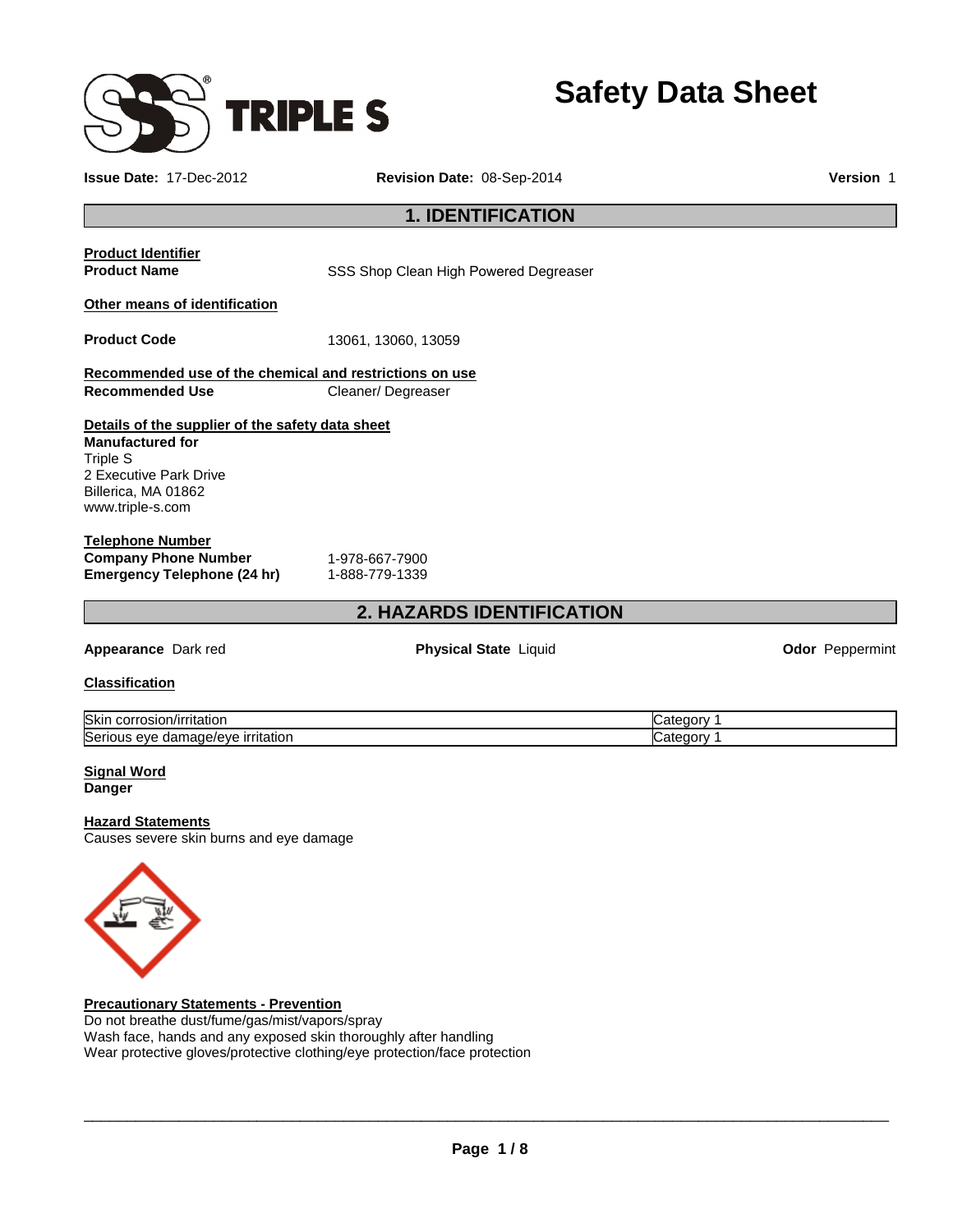# **Precautionary Statements - Response**

Immediately call a poison center or doctor/physician IF IN EYES: Rinse cautiously with water for several minutes. Remove contact lenses, if present and easy to do. Continue rinsing Immediately call a poison center or doctor/physician IF ON SKIN (or hair): Remove/Take off immediately all contaminated clothing. Rinse skin with water/shower Wash contaminated clothing before reuse IF INHALED: Remove victim to fresh air and keep at rest in a position comfortable for breathing Immediately call a poison center or doctor/physician IF SWALLOWED: rinse mouth. Do NOT induce vomiting

\_\_\_\_\_\_\_\_\_\_\_\_\_\_\_\_\_\_\_\_\_\_\_\_\_\_\_\_\_\_\_\_\_\_\_\_\_\_\_\_\_\_\_\_\_\_\_\_\_\_\_\_\_\_\_\_\_\_\_\_\_\_\_\_\_\_\_\_\_\_\_\_\_\_\_\_\_\_\_\_\_\_\_\_\_\_\_\_\_\_\_\_\_

### **Precautionary Statements - Storage**

Store locked up

### **Precautionary Statements - Disposal**

Dispose of contents/container to an approved waste disposal plant

### **Other Hazards**

Harmful to aquatic life with long lasting effects

# **3. COMPOSITION/INFORMATION ON INGREDIENTS**

| <b>Chemical Name</b>            | <b>CAS No</b> | Weight-% |
|---------------------------------|---------------|----------|
| Ethylene Glycol Monobutyl Ether | 111-76-2      | <ວ       |
| Trade Secret                    | Proprietary   | <ວ       |
| Trade Secret                    | Proprietary   | <ວ       |
| Trade Secret                    | Proprietary   | ה:>      |
| Trade Secret                    | Proprietary   | ເລ       |
| Trade Secret                    | Proprietary   |          |

\*\*If Chemical Name/CAS No is "proprietary" and/or Weight-% is listed as a range, the specific chemical identity and/or percentage of composition has been withheld as a trade secret.\*\*

# **4. FIRST-AID MEASURES**

### **First Aid Measures**

| <b>Eye Contact</b>                         | IF IN EYES: Rinse cautiously with water for several minutes. Remove contact lenses, if<br>present and easy to do. Continue rinsing. Immediately call a poison center or<br>doctor/physician.                                     |
|--------------------------------------------|----------------------------------------------------------------------------------------------------------------------------------------------------------------------------------------------------------------------------------|
| <b>Skin Contact</b>                        | IF ON SKIN (or hair): Remove/Take off immediately all contaminated clothing. Rinse skin<br>with water/shower. Wash contaminated clothing before reuse. If irritation persists, seek<br>medical attention.                        |
| <b>Inhalation</b>                          | IF INHALED: Remove victim to fresh air and keep at rest in a position comfortable for<br>breathing. Immediately call a poison center or doctor/physician.                                                                        |
| Ingestion                                  | IF SWALLOWED: rinse mouth. Do NOT induce vomiting. Get medical attention.                                                                                                                                                        |
| <b>Most important symptoms and effects</b> |                                                                                                                                                                                                                                  |
| <b>Symptoms</b>                            | Causes severe skin burns and eye damage. May cause irritation to the mucous membranes<br>and upper respiratory tract.                                                                                                            |
|                                            | $\mathbf{r}$ , and the set of the set of the set of the set of the set of the set of the set of the set of the set of the set of the set of the set of the set of the set of the set of the set of the set of the set of the set |

### **Indication of any immediate medical attention and special treatment needed**

**Notes to Physician Treat symptomatically.**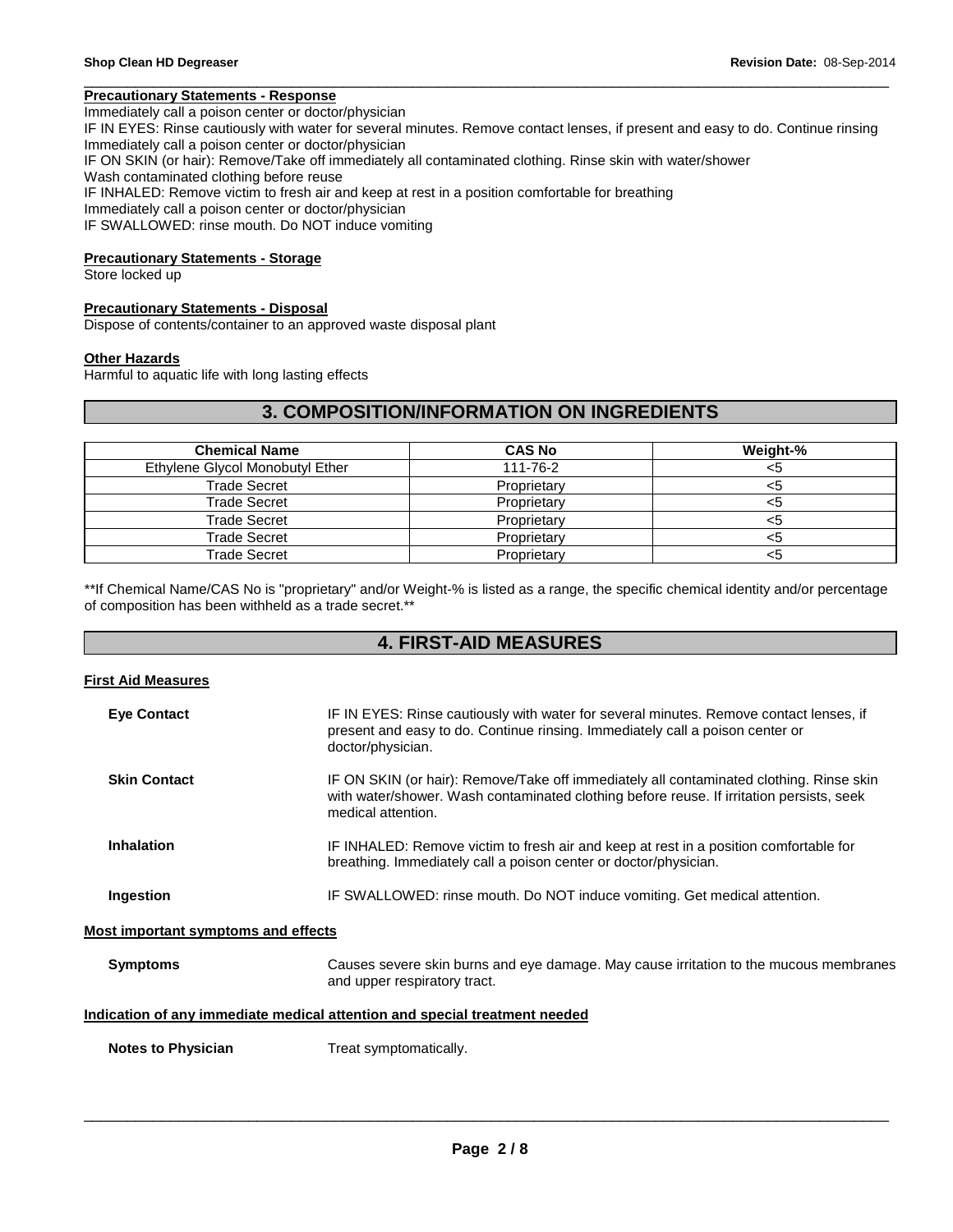# \_\_\_\_\_\_\_\_\_\_\_\_\_\_\_\_\_\_\_\_\_\_\_\_\_\_\_\_\_\_\_\_\_\_\_\_\_\_\_\_\_\_\_\_\_\_\_\_\_\_\_\_\_\_\_\_\_\_\_\_\_\_\_\_\_\_\_\_\_\_\_\_\_\_\_\_\_\_\_\_\_\_\_\_\_\_\_\_\_\_\_\_\_ **5. FIRE-FIGHTING MEASURES**

### **Suitable Extinguishing Media**

Use extinguishing measures that are appropriate to local circumstances and the surrounding environment.

### **Unsuitable Extinguishing Media** Not determined.

# **Specific Hazards Arising from the Chemical**

Product is not flammable.

### **Protective equipment and precautions for firefighters**

As in any fire, wear self-contained breathing apparatus pressure-demand, MSHA/NIOSH (approved or equivalent) and full protective gear.

# **6. ACCIDENTAL RELEASE MEASURES**

### **Personal precautions, protective equipment and emergency procedures**

| <b>Personal Precautions</b>                          | Use personal protective equipment as required.                                                                                                                      |
|------------------------------------------------------|---------------------------------------------------------------------------------------------------------------------------------------------------------------------|
| <b>Environmental Precautions</b>                     | Prevent from entering into soil, ditches, sewers, waterways and/or groundwater. See<br>Section 12, Ecological Information. See Section 13: DISPOSAL CONSIDERATIONS. |
| Methods and material for containment and cleaning up |                                                                                                                                                                     |
| <b>Methods for Containment</b>                       | Prevent further leakage or spillage if safe to do so.                                                                                                               |

**Methods for Clean-Up** Flood area with water and then mop up. Dispose of in accordance with federal, state and local regulations.

# **7. HANDLING AND STORAGE**

### **Precautions for safe handling**

**Advice on Safe Handling** Handle in accordance with good industrial hygiene and safety practice. Avoid contact with skin, eyes or clothing. Do not breathe dust/fume/gas/mist/vapors/spray. Wash face, hands, and any exposed skin thoroughly after handling. Wear protective gloves/protective clothing and eye/face protection. Do not destroy or deface the label.

#### **Conditions for safe storage, including any incompatibilities**

| <b>Storage Conditions</b> | Keep container tightly closed and store in a cool, dry and well-ventilated place. Store<br>containers upright. Store locked up. |
|---------------------------|---------------------------------------------------------------------------------------------------------------------------------|
|                           |                                                                                                                                 |

**Incompatible Materials Canadia** Oxidizing agents. Strong acids.

# **8. EXPOSURE CONTROLS/PERSONAL PROTECTION**

### **Exposure Guidelines**

| <b>Chemical Name</b>            | <b>ACGIH TLV</b> | <b>OSHA PEL</b>                      | <b>NIOSH IDLH</b> |
|---------------------------------|------------------|--------------------------------------|-------------------|
| Ethylene Glycol Monobutyl Ether | TWA: 20 ppm      | TWA: 50 ppm                          | IDLH: 700 ppm     |
| 111-76-2                        |                  | TWA: 240 mg/m <sup>3</sup>           | TWA: 5 ppm        |
|                                 |                  | (vacated) TWA: 25 ppm                | TWA: 24 $mq/m3$   |
|                                 |                  | (vacated) TWA: 120 mg/m <sup>3</sup> |                   |
|                                 |                  | (vacated) S*                         |                   |
|                                 |                  |                                      |                   |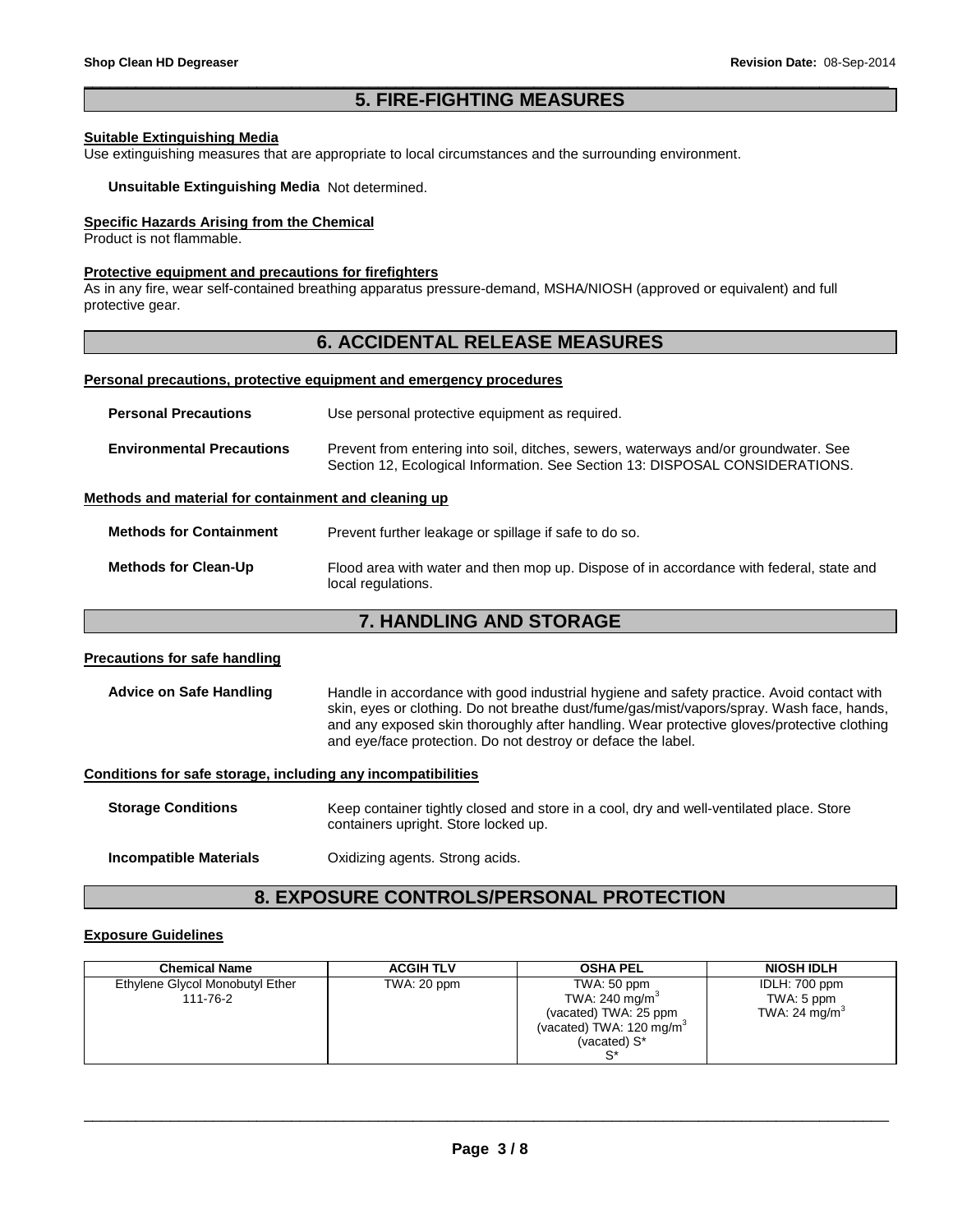| Trade Secret         | 2 mg/m <sup>3</sup>         | 2 mg/m $\textdegree$                   |                             |
|----------------------|-----------------------------|----------------------------------------|-----------------------------|
|                      |                             |                                        |                             |
|                      |                             |                                        |                             |
| <b>Chemical Name</b> | <b>ACGIH TLV</b>            | <b>OSHA PEL</b>                        | <b>NIOSH IDLH</b>           |
| <b>Trade Secret</b>  | Ceiling: $2 \text{ mg/m}^3$ | TWA: $2 \text{ mg/m}^3$                | IDLH: 10 mg/m <sup>3</sup>  |
|                      |                             | (vacated) Ceiling: 2 mg/m <sup>3</sup> | Ceiling: $2 \text{ mg/m}^3$ |
| Trade Secret         | 15 mg/m <sup>3</sup>        | 15 mg/m $3$                            |                             |
|                      |                             |                                        |                             |

### **Appropriate engineering controls**

**Engineering Controls** Ensure adequate ventilation, especially in confined areas. Eyewash stations. Showers.

### **Individual protection measures, such as personal protective equipment**

| <b>Eve/Face Protection</b>      | Wear eye/face protection.                                  |
|---------------------------------|------------------------------------------------------------|
| <b>Skin and Body Protection</b> | Rubber gloves. Suitable protective clothing.               |
| <b>Respiratory Protection</b>   | Ensure adequate ventilation, especially in confined areas. |

**General Hygiene Considerations** Handle in accordance with good industrial hygiene and safety practice.

# **9. PHYSICAL AND CHEMICAL PROPERTIES**

# **Information on basic physical and chemical properties**

| <b>Physical State</b><br>Appearance<br>Color                              | Liquid<br>Dark red liquid<br>Dark red | Odor<br><b>Odor Threshold</b> | Peppermint<br>Not determined |
|---------------------------------------------------------------------------|---------------------------------------|-------------------------------|------------------------------|
| <b>Property</b><br>pН                                                     | Values<br>12.8                        | Remarks • Method              |                              |
| <b>Melting Point/Freezing Point</b><br><b>Boiling Point/Boiling Range</b> | Not Applicable<br>Not determined      |                               |                              |
| <b>Flash Point</b>                                                        | None (will not burn)                  |                               |                              |
| <b>Evaporation Rate</b>                                                   | Not determined                        |                               |                              |
| Flammability (Solid, Gas)                                                 | Liquid-Not Applicable                 |                               |                              |
| Upper Flammability Limits                                                 | Not determined                        |                               |                              |
| Lower Flammability Limit                                                  | Not determined                        |                               |                              |
| Vapor Pressure                                                            | Not Applicable                        |                               |                              |
| <b>Vapor Density</b>                                                      | Not determined                        |                               |                              |
| <b>Specific Gravity</b>                                                   | 1.012                                 | $(1=Water)$                   |                              |
| Water Solubility                                                          | Completely soluble                    |                               |                              |
| Solubility in other solvents                                              | Not determined                        |                               |                              |
| <b>Partition Coefficient</b>                                              | Not determined                        |                               |                              |
| <b>Auto-ignition Temperature</b>                                          | Not determined                        |                               |                              |
| <b>Decomposition Temperature</b>                                          | Not determined<br>Not determined      |                               |                              |
| <b>Kinematic Viscosity</b><br><b>Dynamic Viscosity</b>                    | Not determined                        |                               |                              |
| <b>Explosive Properties</b>                                               | Not determined                        |                               |                              |
| <b>Oxidizing Properties</b>                                               | Not determined                        |                               |                              |

# **10. STABILITY AND REACTIVITY**

### **Reactivity**

Not reactive under normal conditions.

# **Chemical Stability**

Stable under recommended storage conditions.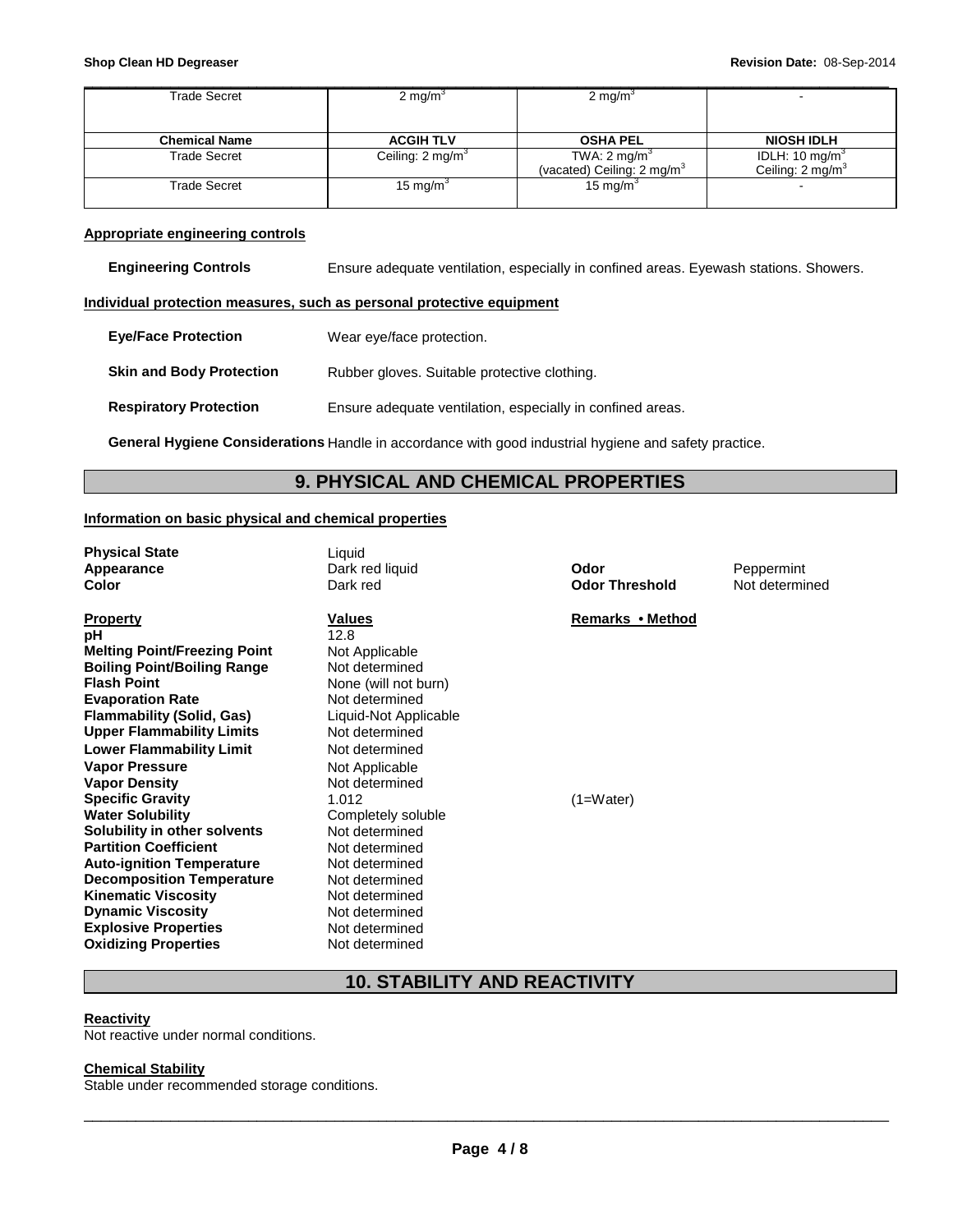### **Possibility of Hazardous Reactions**

None under normal processing.

**Conditions to Avoid** Keep out of reach of children.

### **Incompatible Materials**

Oxidizing agents. Strong acids.

### **Hazardous Decomposition Products**

None known based on information supplied.

# **11. TOXICOLOGICAL INFORMATION**

\_\_\_\_\_\_\_\_\_\_\_\_\_\_\_\_\_\_\_\_\_\_\_\_\_\_\_\_\_\_\_\_\_\_\_\_\_\_\_\_\_\_\_\_\_\_\_\_\_\_\_\_\_\_\_\_\_\_\_\_\_\_\_\_\_\_\_\_\_\_\_\_\_\_\_\_\_\_\_\_\_\_\_\_\_\_\_\_\_\_\_\_\_

# **Information on likely routes of exposure**

| <b>Product Information</b> |                                                                           |
|----------------------------|---------------------------------------------------------------------------|
| <b>Eye Contact</b>         | Causes severe eye damage.                                                 |
| <b>Skin Contact</b>        | Causes severe skin burns.                                                 |
| <b>Inhalation</b>          | May cause irritation to the mucous membranes and upper respiratory tract. |
| Ingestion                  | Do not taste or swallow.                                                  |

# **Component Information**

| <b>Chemical Name</b>                        | Oral LD50            | Dermal LD50                                 | <b>Inhalation LC50</b>                           |  |
|---------------------------------------------|----------------------|---------------------------------------------|--------------------------------------------------|--|
| Ethylene Glycol Monobutyl Ether<br>111-76-2 | $= 470$ mg/kg (Rat)  | $= 2270$ mg/kg (Rat) = 220 mg/kg<br>Rabbit) | $= 2.21$ mg/L (Rat) 4 h = 450 ppm<br>$Rat$ ) 4 h |  |
| <b>Trade Secret</b>                         | $= 600$ mg/kg (Rat)  |                                             |                                                  |  |
| Trade Secret                                |                      | $= 1350$ mg/kg (Rabbit)                     |                                                  |  |
| Trade Secret                                | $= 3184$ mg/kg (Rat) | $= 15440$ mg/kg (Rabbit)                    | ۰                                                |  |
| Trade Secret                                | $= 7200$ mg/kg (Rat) |                                             |                                                  |  |
| <b>Trade Secret</b>                         | $= 500$ mg/kg (Rat)  |                                             |                                                  |  |
| Trade Secret                                | $= 3100$ mg/kg (Rat) | $>$ 7940 mg/kg (Rabbit)                     | -                                                |  |
| <b>Trade Secret</b>                         | $= 1378$ mg/kg (Rat) | $> 2$ g/kg (Rabbit)                         | ۰                                                |  |
| Trade Secret                                | $= 10$ g/kg (Rat)    |                                             | $\overline{\phantom{a}}$                         |  |

# **Information on physical, chemical and toxicological effects**

**Symptoms** Please see section 4 of this SDS for symptoms.

### **Delayed and immediate effects as well as chronic effects from short and long-term exposure**

**Carcinogenicity Not classifiable as a human carcinogen.** 

| <b>Chemical Name</b>                           | <b>ACGIH</b> | <b>IARC</b> | <b>NTP</b> | <b>OSHA</b> |
|------------------------------------------------|--------------|-------------|------------|-------------|
| Ethylene Glycol Monobutyl<br>Ether<br>111-76-2 | A3           | Group 3     |            |             |
| hnana l                                        |              |             |            |             |

#### **Legend**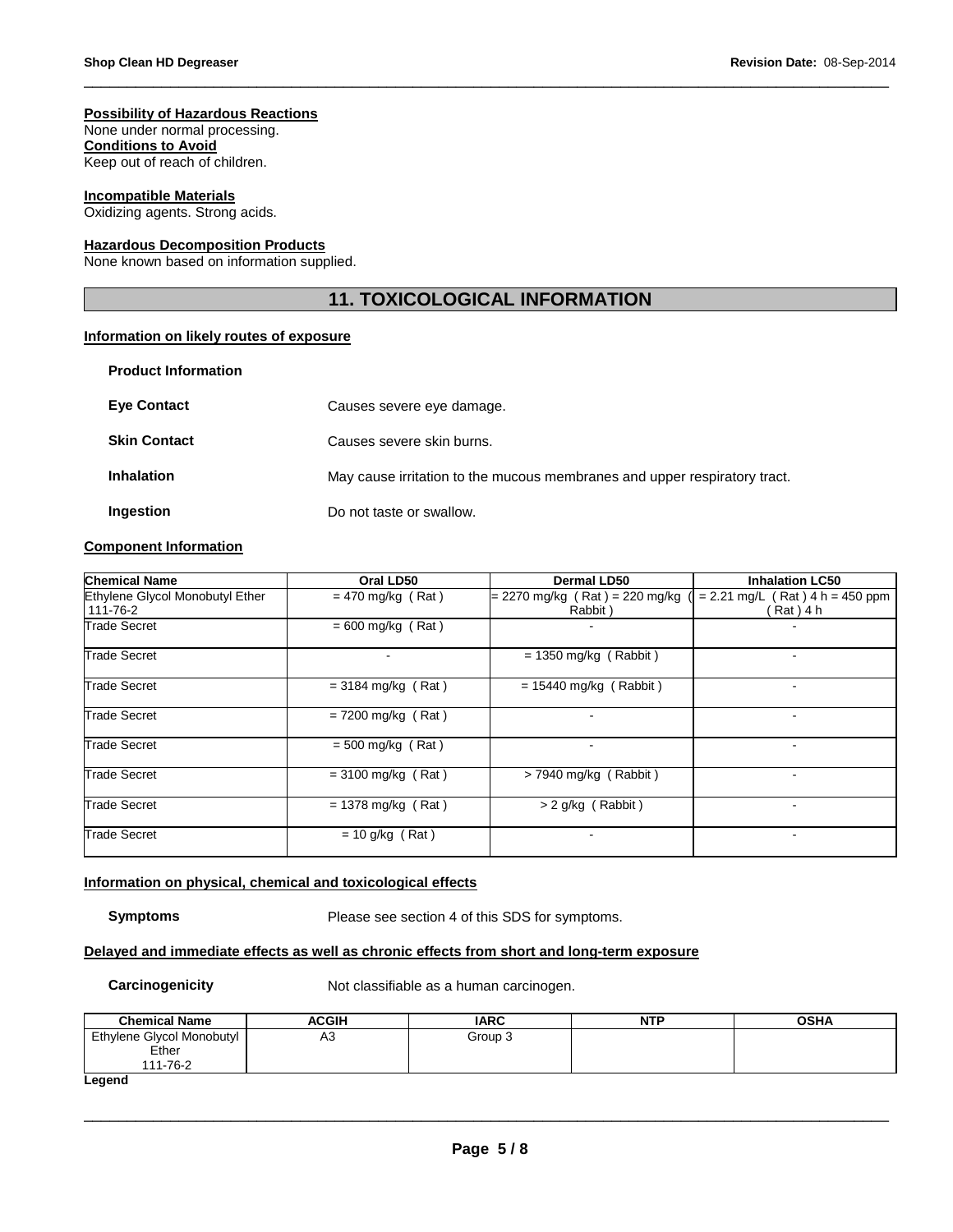\_\_\_\_\_\_\_\_\_\_\_\_\_\_\_\_\_\_\_\_\_\_\_\_\_\_\_\_\_\_\_\_\_\_\_\_\_\_\_\_\_\_\_\_\_\_\_\_\_\_\_\_\_\_\_\_\_\_\_\_\_\_\_\_\_\_\_\_\_\_\_\_\_\_\_\_\_\_\_\_\_\_\_\_\_\_\_\_\_\_\_\_\_ **ACGIH (American Conference of Governmental Industrial Hygienists)**  A3 - Animal Carcinogen **IARC (International Agency for Research on Cancer)**  Group 3 IARC components are "not classifiable as human carcinogens" **Numerical measures of toxicity**

Not determined

# **12. ECOLOGICAL INFORMATION**

# **Ecotoxicity**

Harmful to aquatic life with long lasting effects.

### **Component Information**

| <b>Chemical Name</b>                           | Algae/aquatic plants                                  | <b>Fish</b>                                                                                                | <b>Toxicity to</b><br>microorganisms | <b>Crustacea</b>                                                                                  |
|------------------------------------------------|-------------------------------------------------------|------------------------------------------------------------------------------------------------------------|--------------------------------------|---------------------------------------------------------------------------------------------------|
| Ethylene Glycol Monobutyl<br>Ether<br>111-76-2 |                                                       | 1490: 96 h Lepomis<br>macrochirus mg/L LC50<br>static 2950: 96 h Lepomis<br>macrochirus mg/L LC50          |                                      | 1698 - 1940: 24 h Daphnia<br>magna mg/L EC50 1000: 48<br>h Daphnia magna mg/L<br>EC <sub>50</sub> |
| <b>Trade Secret</b>                            |                                                       | 210: 96 h Brachydanio rerio<br>mg/L LC50 semi-static 210:<br>96 h Brachydanio rerio mg/L<br>LC50           |                                      | 216: 96 h Daphnia magna<br>mg/L EC50                                                              |
| <b>Trade Secret</b>                            |                                                       | 45.4: 96 h Oncorhynchus<br>mykiss mg/L LC50 static                                                         |                                      |                                                                                                   |
| <b>Trade Secret</b>                            |                                                       | 11619: 96 h Pimephales<br>promelas mg/L LC50 static                                                        |                                      | 10: 48 h Daphnia magna<br>mg/L EC50                                                               |
| <b>Trade Secret</b>                            | 29: 96 h Pseudokirchneriella<br>subcapitata mg/L EC50 | 10.8: 96 h Oncorhynchus<br>mykiss mg/L LC50 static 3.5<br>- 10: 96 h Brachydanio rerio<br>mg/L LC50 static |                                      | 5.88: 48 h Daphnia magna<br>mg/L EC50                                                             |
| <b>Trade Secret</b>                            |                                                       | 1650: 48 h Leuciscus idus<br>mg/L LC50                                                                     |                                      |                                                                                                   |
| <b>Trade Secret</b>                            | 1.01: 72 h Desmodesmus<br>subspicatus mg/L EC50       | 41: 96 h Lepomis<br>macrochirus mg/L LC50<br>static 59.8: 96 h Pimephales<br>promelas mg/L LC50 static     |                                      | 610: 24 h Daphnia magna<br>mg/L EC50                                                              |

### **Persistence/Degradability**

Not determined.

# **Bioaccumulation**

Not determined.

# **Mobility**

| <b>Chemical Name</b>            | <b>Coefficient</b><br>Partition |
|---------------------------------|---------------------------------|
| Ethylene Glycol Monobutyl Ether | 0.81                            |
| 111-76-2                        |                                 |

# **Other Adverse Effects**

Not determined

# **13. DISPOSAL CONSIDERATIONS**

### **Waste Treatment Methods**

| <b>Disposal of Wastes</b>     | Disposal should be in accordance with applicable regional, national and local laws and<br>regulations. |
|-------------------------------|--------------------------------------------------------------------------------------------------------|
| <b>Contaminated Packaging</b> | Disposal should be in accordance with applicable regional, national and local laws and<br>regulations. |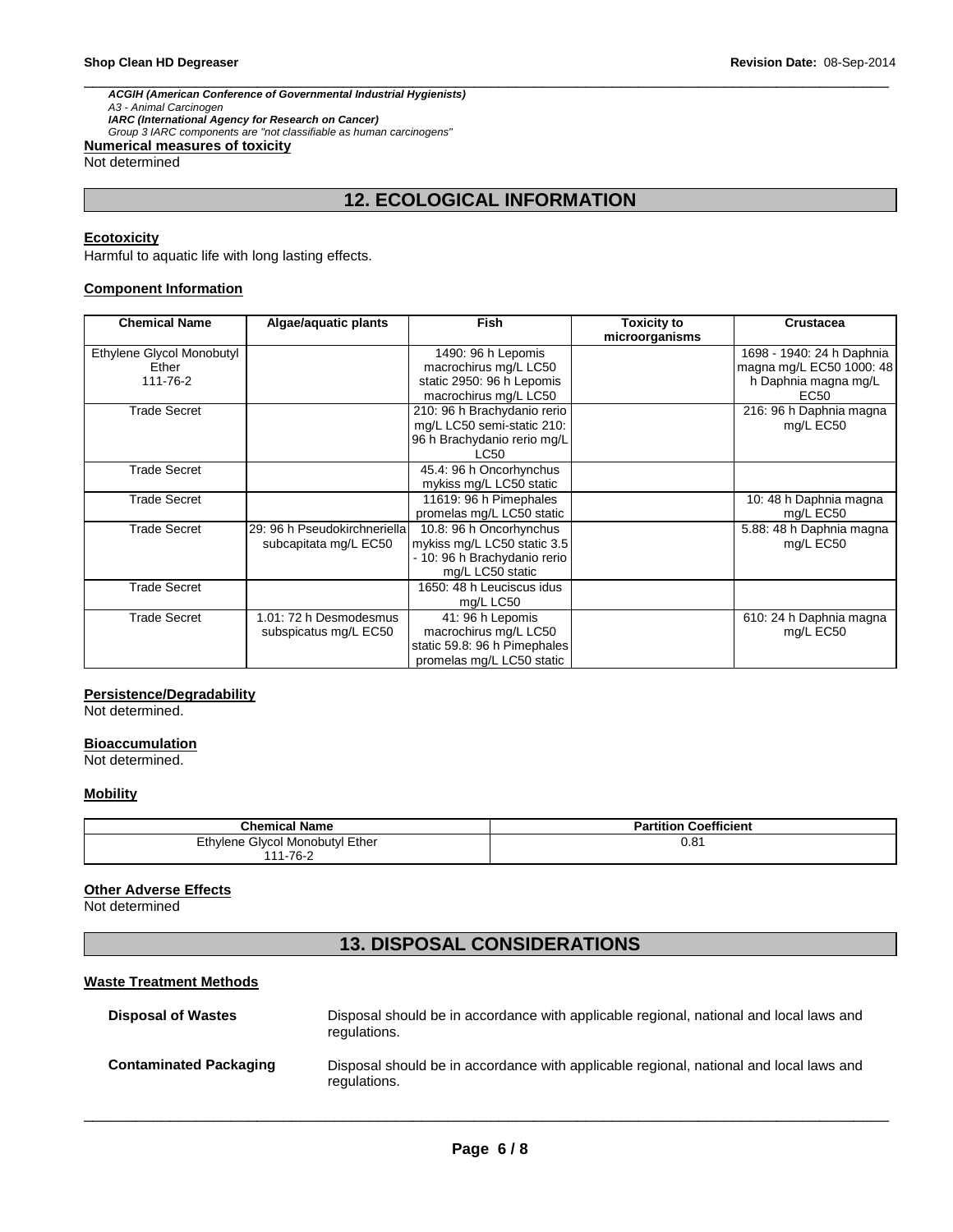# **California Hazardous Waste Status**

| <b>Chemical Name</b>                   |               | <b>California Hazardous Waste Status</b>                                                                                       |  |
|----------------------------------------|---------------|--------------------------------------------------------------------------------------------------------------------------------|--|
| <b>Trade Secret</b>                    |               | Toxic                                                                                                                          |  |
|                                        |               | Corrosive                                                                                                                      |  |
|                                        |               |                                                                                                                                |  |
|                                        |               | <b>14. TRANSPORT INFORMATION</b>                                                                                               |  |
| <b>Note</b>                            |               | Please see current shipping paper for most up to date shipping information, including<br>exemptions and special circumstances. |  |
| <u>DOT</u>                             | Not regulated |                                                                                                                                |  |
| <b>IATA</b>                            | Not regulated |                                                                                                                                |  |
| <b>IMDG</b><br><b>Marine Pollutant</b> |               | This material may meet the definition of a marine pollutant                                                                    |  |
|                                        |               | <b>15. REGULATORY INFORMATION</b>                                                                                              |  |

\_\_\_\_\_\_\_\_\_\_\_\_\_\_\_\_\_\_\_\_\_\_\_\_\_\_\_\_\_\_\_\_\_\_\_\_\_\_\_\_\_\_\_\_\_\_\_\_\_\_\_\_\_\_\_\_\_\_\_\_\_\_\_\_\_\_\_\_\_\_\_\_\_\_\_\_\_\_\_\_\_\_\_\_\_\_\_\_\_\_\_\_\_

# **International Inventories**

**TSCA** One or more ingredient(s) in this product is listed on the TSCA inventory

### **Legend:**

**TSCA** - United States Toxic Substances Control Act Section 8(b) Inventory

# **US Federal Regulations**

### **CERCLA**

| <b>Chemical Name</b> | <b>Hazardous Substances RQs</b> | <b>CERCLA/SARA RQ</b> | <b>Reportable Quantity (RQ)</b> |
|----------------------|---------------------------------|-----------------------|---------------------------------|
| Trade Secret         | 1000 lb                         |                       | RQ 1000 lb final RQ             |
|                      |                                 |                       | RQ 454 kg final RQ              |
| Trade Secret         | 1000 lb                         |                       | RQ 1000 lb final RQ             |
|                      |                                 |                       | RQ 454 kg final RQ              |

# **SARA 313**

| <b>Chemical Name</b>                       | <b>CAS No</b> | Weight-% | <b>SARA 313 - Threshold</b><br>Values % |
|--------------------------------------------|---------------|----------|-----------------------------------------|
| Ethylene Givcol Monobutyl Ether - 111-76-2 | 111-76-2      | - 33     |                                         |
| Trade Secret -                             |               | - 35     |                                         |

# **CWA (Clean Water Act)**

| Component               | <b>CWA - Reportable</b><br>Quantities | <b>CWA - Toxic Pollutants CWA - Priority Pollutants</b> | <b>CWA - Hazardous</b><br><b>Substances</b> |
|-------------------------|---------------------------------------|---------------------------------------------------------|---------------------------------------------|
| Trade Secret<br>$< 5$ ) | 1000 lb                               |                                                         |                                             |
| Trade Secret<br>$< 5$ ) | 1000 lb                               |                                                         |                                             |

# **US State Regulations**

# **California Proposition 65**

This product does not contain any Proposition 65 chemicals.